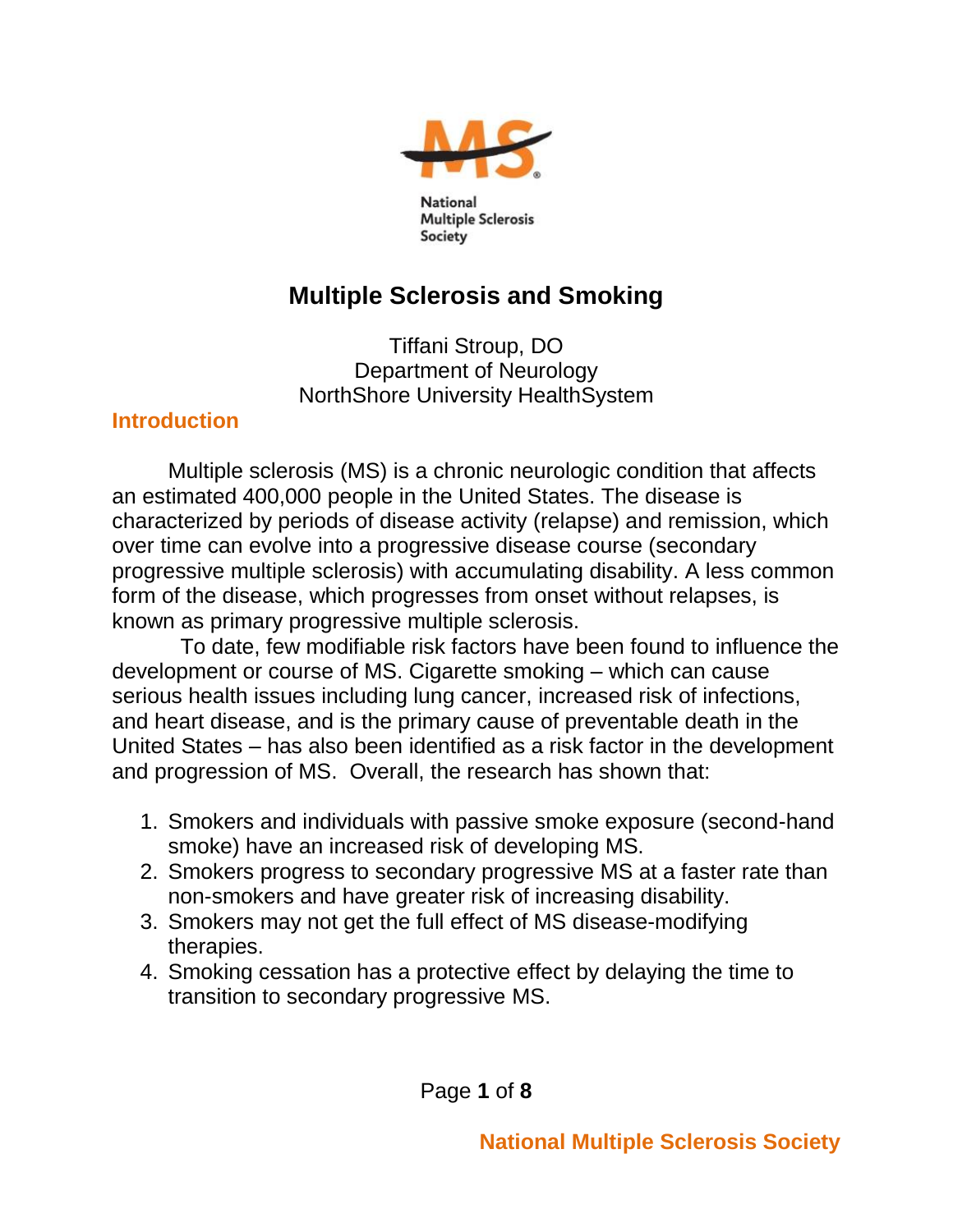## **Increased Risk of Developing MS**

- Compared to non-smokers, smokers are almost two times more likely to be diagnosed with MS and are more likely to be diagnosed with progressive multiple sclerosis. This has been seen in both adult smokers and children exposed to parental smoke, suggesting that second-hand smoke may also be detrimental.
- The risk of developing MS increases with the amount of cigarette smoking or second- hand smoke exposure.
- Although primary progressive multiple sclerosis is much less common, there is an increased risk of this type of multiple sclerosis in smokers compared to non-smokers.
- In people who have experienced one episode of neurologic symptoms (a clinically isolated syndrome) and smoke cigarettes, there is a higher risk of a second attack and conversion to clinically definite multiple sclerosis.
- Smoking cessation is recommended for spouses and parents of those with increased risk of developing MS (for example, those with a personal or family history of autoimmune disease).

# **Effect of Smoking on MS Disease Activity and Progression**

- Once diagnosed with MS, smokers may experience more severe symptoms, increased relapse frequency, and greater disability compared to non-smokers.
- Smokers with MS have reported worsened symptoms after smoking, and a study verified that motor performance tested by fitting pegs into a wooden board was impaired immediately after smoking a cigarette, and for up to 10 minutes.
- Cognitive impairment is more severe in heavy cigarette smokers compared to non-smokers with MS.
- The relapse rate in smokers may be increased due to an increased risk for infection, and smokers have been found to have more enhancing lesions on MRI compared to non-smokers with MS. These findings indicate more active disease in smokers than in non-smokers with MS.
- The level of disability measured by a neurologic exam is higher in current smokers than in non-smokers with MS, and more smoking correlates with higher level of disability.

Page **2** of **8**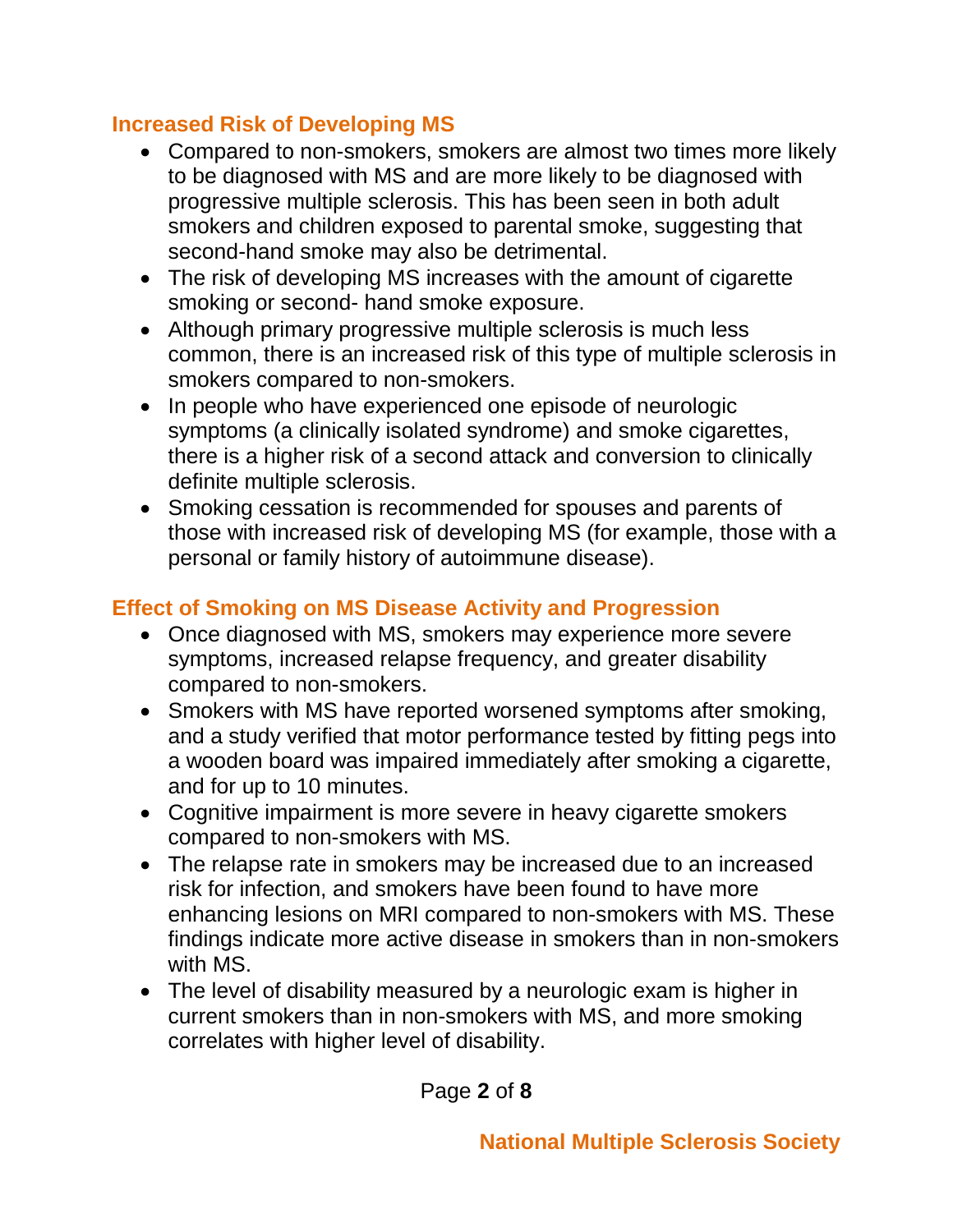- In addition, the time to reach a higher level of disability (use of a cane, walker, or assistive device) is shorter in people who smoke than in those who have never smoked or who have stopped smoking. Further study involving MRI measures has shown more shrinkage of the brain and increased number of multiple sclerosis plaques in people who smoke compared to those who have never smoked or stopped smoking.
- The risk of converting to secondary progressive MS is higher and occurs more quickly in smokers than in non-smokers. A recent study found that for each additional year of smoking after the diagnosis of relapsing-remitting MS, the risk for transition to secondary progressive MS was increased by 4.7% per year. Smokers were also diagnosed with secondary-progressive MS at a younger age. b

Together, these findings demonstrate the many negative effects of cigarette smoking in people with MS. Not only are smokers at higher risk of developing multiple sclerosis, but they are also more likely to: 1) be diagnosed with the progressive form of the disease; 2) have higher disability scores, increased disease activity on MRI and more significant symptoms; 3) develop antibodies that make some of the multiple sclerosis medicines ineffective; and 4) transition to the secondary progressive form of the disease faster than ex-smokers or never smokers. Passive (secondhand) smoke exposure has also been associated with an increased risk of developing multiple sclerosis in adults and children. The good news is that stopping smoking can help to reduce these negative effects.

### **Benefits of Quitting**

- Stopping smoking can have a profound effect on MS symptoms and disease activity, including motor strength and cognition, number of relapses, MRI lesions, and level of disability.
- Smoking cessation has been associated with slower disability progression and prolonged time to convert to secondary progressive MS. Although people who have ever smoked are likely to have a higher baseline disability score, those who quit smoking take longer to experience disability progression. This suggests that smokers who quit after being diagnosed with multiple sclerosis may delay the need for an assistive device for walking.
- The time to develop secondary progressive multiple sclerosis is

Page **3** of **8**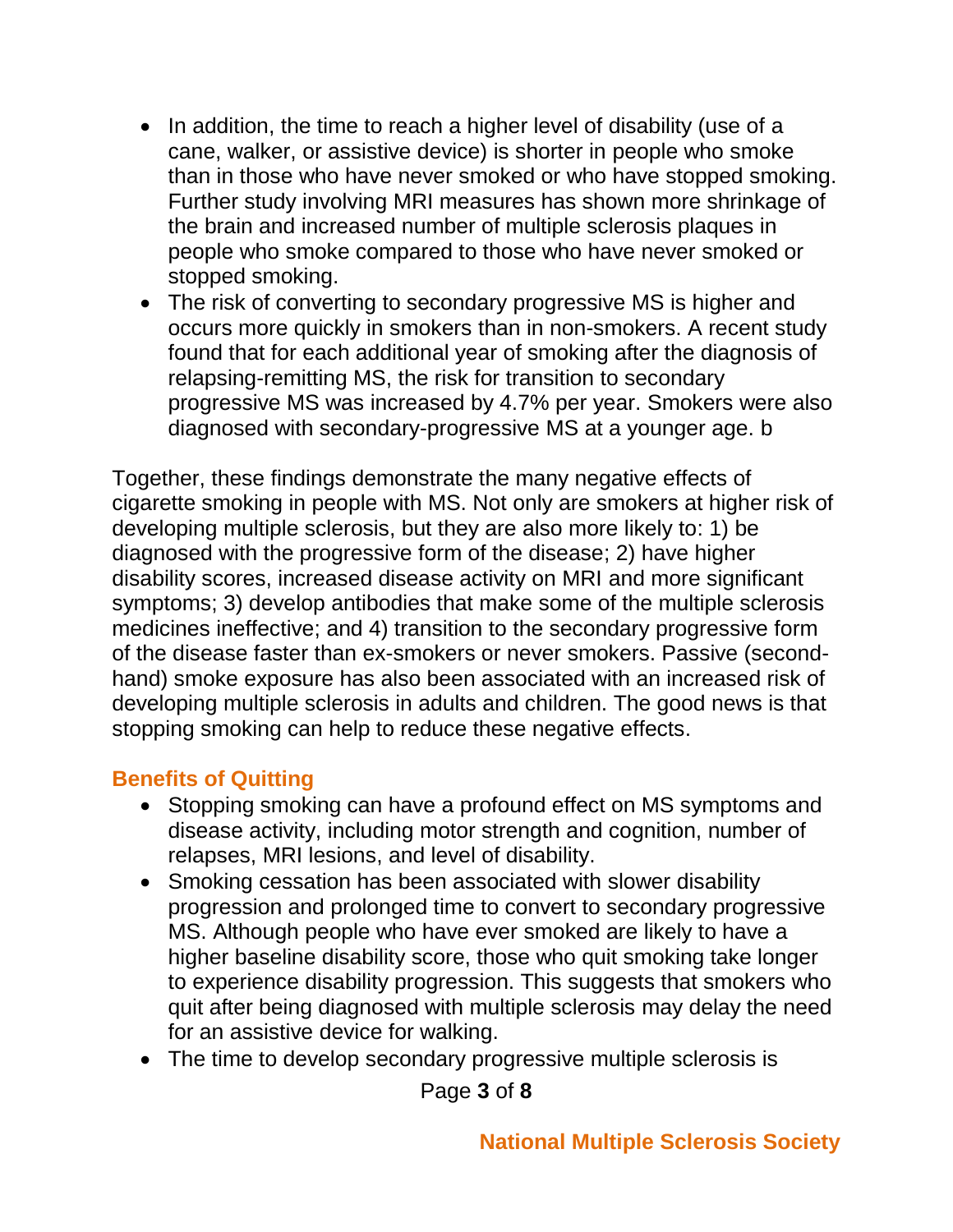delayed by 8 years in people with MS who quit smoking compared to current smokers. Delaying this transition can have a significant impact on quality of life.

- Stopping smoking reduces a person's risk for cardiovascular disease, pulmonary infections, cancer, and death.
- Smoking and MS can each have a very significant financial impact and the financial burden for individuals with MS who smoke can be particularly high:
	- o On average, smokers in the general population miss more days of work and visit healthcare professionals more than nonsmokers. In the United States, the cost of smoking-related health care utilization and lost work productivity is nearly 321 billion dollars annually.
	- o The cost of living with relapsing-remitting MS is estimated to be nearly 70,000 dollars per year, and that cost increases substantially with increased disability.
- Quitting smoking may save money through both direct and indirect routes.
	- o Directly, smoking cessation means the person with MS will no longer be purchasing cigarettes, which would signify a savings of more than 1800 dollars per year for a one-pack-per-day smoker.
	- o Indirectly, people who quit smoking are likely to require fewer doctor visits because of their decreased risk of infection, decreased risk of relapse, increased likelihood that their MS disease-modifying therapy (if they are taking an interferon-beta medication or natalizumab) will be effective, and lower disability level. People who quit smoking are also less likely to miss days at work.
- Reduction in amount of smoking as a person attempts to quit may lead to less disability and improved cognition compared to continued heavy smokers

Multiple interventions have proven effective for smoking cessation. A comprehensive approach, including counseling and medications, has the best likelihood for success. Different medication options, including antidepressants (bupropion), varenicline, nicotine patches and gum exist, and people should discuss individualized therapy with their healthcare

Page **4** of **8**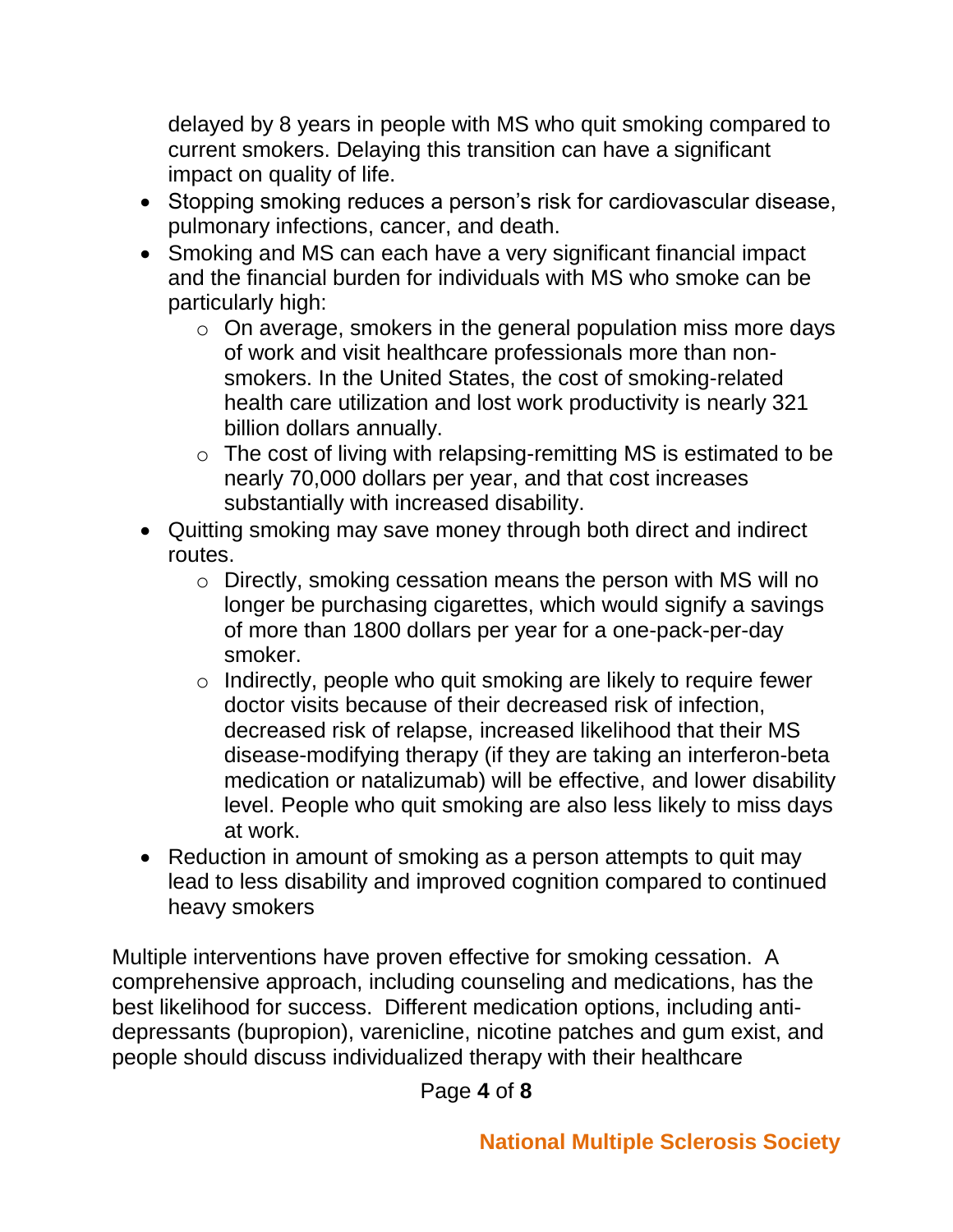providers. An important component to smoking cessation is a positive attitude and perseverance, as first attempts at quitting smoking may not be successful in all people. As with other aspects of MS care, a supportive network of family, friends, and healthcare providers is helpful for people who are quitting smoking.

In summary, smoking significantly impacts a person's risk of developing MS and of disease activity and progression, whether the person is smoking him- or herself or is exposed to second-hand smoke. Smoking cessation can significantly reduce the MS-associated risks as well as the risk of cardiovascular disease, pulmonary infections, cancer, and death.

## **References**

[Ekpu](http://www-ncbi-nlm-nih-gov.proxy.uchicago.edu/pubmed/?term=Ekpu%20VU%5BAuthor%5D&cauthor=true&cauthor_uid=26242225) VU, [Brown AK.](http://www-ncbi-nlm-nih-gov.proxy.uchicago.edu/pubmed/?term=Brown%20AK%5BAuthor%5D&cauthor=true&cauthor_uid=26242225) The Economic Impact of Smoking and of Reducing Smoking Prevalence: Review of Evidence. *[Tob Use](http://www.ncbi.nlm.nih.gov/pubmed/26242225)  Insights*[. 2015 Jul 14;8:1-35.](http://www.ncbi.nlm.nih.gov/pubmed/26242225)

[Emre M,](http://www-ncbi-nlm-nih-gov.proxy.uchicago.edu/pubmed/?term=Emre%20M%5BAuthor%5D&cauthor=true&cauthor_uid=1449402) [de Decker C.](http://www-ncbi-nlm-nih-gov.proxy.uchicago.edu/pubmed/?term=de%20Decker%20C%5BAuthor%5D&cauthor=true&cauthor_uid=1449402) Effects of cigarette smoking on motor functions in patients with multiple sclerosis. *[Arch Neurol](http://www.ncbi.nlm.nih.gov/pubmed/1449402)*. 1992 [Dec;49\(12\):1243-7.](http://www.ncbi.nlm.nih.gov/pubmed/1449402)

[Franklin GM,](http://www-ncbi-nlm-nih-gov.proxy.uchicago.edu/pubmed/?term=Franklin%20GM%5BAuthor%5D&cauthor=true&cauthor_uid=14581658) [Nelson L.](http://www-ncbi-nlm-nih-gov.proxy.uchicago.edu/pubmed/?term=Nelson%20L%5BAuthor%5D&cauthor=true&cauthor_uid=14581658) Environmental risk factors in multiple sclerosis: causes, triggers, and patient autonomy. *[Neurology](http://www.ncbi.nlm.nih.gov/pubmed/14581658)*. 2003 [Oct 28;61\(8\):1032-4.](http://www.ncbi.nlm.nih.gov/pubmed/14581658)

[Healy BC,](http://www-ncbi-nlm-nih-gov.proxy.uchicago.edu/pubmed/?term=Healy%20BC%5BAuthor%5D&cauthor=true&cauthor_uid=19597087) [Ali EN,](http://www-ncbi-nlm-nih-gov.proxy.uchicago.edu/pubmed/?term=Ali%20EN%5BAuthor%5D&cauthor=true&cauthor_uid=19597087) [Guttmann CR,](http://www-ncbi-nlm-nih-gov.proxy.uchicago.edu/pubmed/?term=Guttmann%20CR%5BAuthor%5D&cauthor=true&cauthor_uid=19597087) et al. Smoking and disease progression in multiple sclerosis. *Arch Neurol*[. 2009 Jul;66\(7\):858-](http://www.ncbi.nlm.nih.gov/pubmed/19597087) [64.](http://www.ncbi.nlm.nih.gov/pubmed/19597087) 

[Hedström A,](http://www-ncbi-nlm-nih-gov.proxy.uchicago.edu/pubmed/?term=Hedstr%C3%B6m%20A%5BAuthor%5D&cauthor=true&cauthor_uid=24311118) [Alfredsson L,](http://www-ncbi-nlm-nih-gov.proxy.uchicago.edu/pubmed/?term=Alfredsson%20L%5BAuthor%5D&cauthor=true&cauthor_uid=24311118) [Lundkvist Ryner M,](http://www-ncbi-nlm-nih-gov.proxy.uchicago.edu/pubmed/?term=Lundkvist%20Ryner%20M%5BAuthor%5D&cauthor=true&cauthor_uid=24311118) et al. Smokers run increased risk of developing anti-natalizumab antibodies. *[Mult Scler](http://www.ncbi.nlm.nih.gov/pubmed/24311118)*. [2013 Dec 5;20\(8\):1081-85.](http://www.ncbi.nlm.nih.gov/pubmed/24311118)

Page **5** of **8**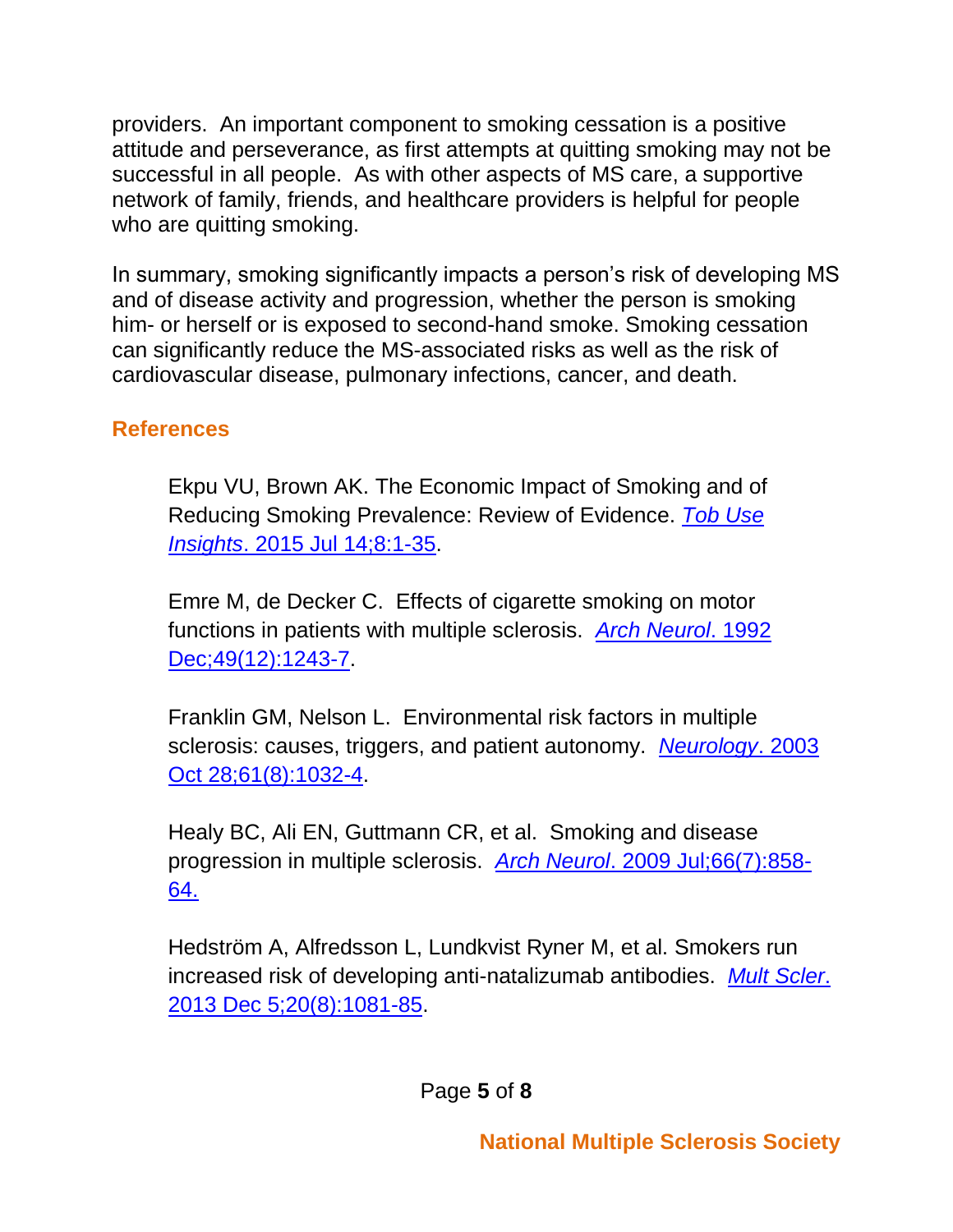[Hedström AK,](http://www-ncbi-nlm-nih-gov.proxy.uchicago.edu/pubmed/?term=Hedstr%C3%B6m%20AK%5BAuthor%5D&cauthor=true&cauthor_uid=21372120) [Bäärnhielm M,](http://www-ncbi-nlm-nih-gov.proxy.uchicago.edu/pubmed/?term=B%C3%A4%C3%A4rnhielm%20M%5BAuthor%5D&cauthor=true&cauthor_uid=21372120) [Olsson T,](http://www-ncbi-nlm-nih-gov.proxy.uchicago.edu/pubmed/?term=Olsson%20T%5BAuthor%5D&cauthor=true&cauthor_uid=21372120) et al. Exposure to environmental tobacco smoke is associated with increased risk for multiple sclerosis. *Mult Scler*[. 2011 Jul;17\(7\):788-93.](http://www.ncbi.nlm.nih.gov/pubmed/21372120)

[Hedström AK,](http://www-ncbi-nlm-nih-gov.proxy.uchicago.edu/pubmed/?term=Hedstr%C3%B6m%20AK%5BAuthor%5D&cauthor=true&cauthor_uid=19720976) [Bäärnhielm M,](http://www-ncbi-nlm-nih-gov.proxy.uchicago.edu/pubmed/?term=B%C3%A4%C3%A4rnhielm%20M%5BAuthor%5D&cauthor=true&cauthor_uid=19720976) [Olsson T,](http://www-ncbi-nlm-nih-gov.proxy.uchicago.edu/pubmed/?term=Olsson%20T%5BAuthor%5D&cauthor=true&cauthor_uid=19720976) et al. Tobacco smoking, but not Swedish snuff use, increases the risk of multiple sclerosis. *Neurology*[. 2009 Sep 1;73\(9\):696-701.](http://www.ncbi.nlm.nih.gov/pubmed/19720976)

Hedström AK, Ryner M, Fink K, et al. Smoking and risk of treatmentinduced neutralizing antibodies to interferon β-1a. *[Mult Scler](http://www-ncbi-nlm-nih-gov.proxy.uchicago.edu/pubmed/?term=23924603)*. 2014 Apr;20(4):445-50.

[Hernán MA,](http://www-ncbi-nlm-nih-gov.proxy.uchicago.edu/pubmed/?term=Hern%C3%A1n%20MA%5BAuthor%5D&cauthor=true&cauthor_uid=15758034) [Jick SS,](http://www-ncbi-nlm-nih-gov.proxy.uchicago.edu/pubmed/?term=Jick%20SS%5BAuthor%5D&cauthor=true&cauthor_uid=15758034) [Logroscino G,](http://www-ncbi-nlm-nih-gov.proxy.uchicago.edu/pubmed/?term=Logroscino%20G%5BAuthor%5D&cauthor=true&cauthor_uid=15758034) et al. Cigarette smoking and the progression of ultiple sclerosis. *Brain*[. 2005 Jun;128\(Pt 6\):1461-5.](http://www.ncbi.nlm.nih.gov/pubmed/15758034)

Manouchehrinia A, Tench CR, Maxted J, et al. Tobacco smoking and disability progression in multiple sclerosis: United Kingdom cohort study. *Brain*. [2013 Jul;136\(Pt 7\):2298-304.](http://www.ncbi.nlm.nih.gov/pubmed/23757766)

[Mikaeloff Y,](http://www-ncbi-nlm-nih-gov.proxy.uchicago.edu/pubmed/?term=Mikaeloff%20Y%5BAuthor%5D&cauthor=true&cauthor_uid=17827175) [Caridade G,](http://www-ncbi-nlm-nih-gov.proxy.uchicago.edu/pubmed/?term=Caridade%20G%5BAuthor%5D&cauthor=true&cauthor_uid=17827175) [Tardieu M,](http://www-ncbi-nlm-nih-gov.proxy.uchicago.edu/pubmed/?term=Tardieu%20M%5BAuthor%5D&cauthor=true&cauthor_uid=17827175) et al. Parental smoking at home and the risk of childhood-onset multiple sclerosis in children. *[Brain](http://www.ncbi.nlm.nih.gov/pubmed/17827175)*. [2007 Oct;130\(Pt 10\):2589-95.](http://www.ncbi.nlm.nih.gov/pubmed/17827175)

[Ozcan ME,](http://www-ncbi-nlm-nih-gov.proxy.uchicago.edu/pubmed/?term=Ozcan%20ME%5BAuthor%5D&cauthor=true&cauthor_uid=25246792) [Ince B,](http://www-ncbi-nlm-nih-gov.proxy.uchicago.edu/pubmed/?term=Ince%20B%5BAuthor%5D&cauthor=true&cauthor_uid=25246792) [Bingöl A,](http://www-ncbi-nlm-nih-gov.proxy.uchicago.edu/pubmed/?term=Bing%C3%B6l%20A%5BAuthor%5D&cauthor=true&cauthor_uid=25246792) et al. Association between smoking and cognitive impairment in multiple sclerosis. *[Neuropsychiatr Dis Treat](http://www.ncbi.nlm.nih.gov/pubmed/25246792)*. [2014 Sep 10;10:1715-9.](http://www.ncbi.nlm.nih.gov/pubmed/25246792)

[Ramanujam R,](http://www-ncbi-nlm-nih-gov.proxy.uchicago.edu/pubmed/?term=Ramanujam%20R%5BAuthor%5D&cauthor=true&cauthor_uid=26348720) [Hedström AK,](http://www-ncbi-nlm-nih-gov.proxy.uchicago.edu/pubmed/?term=Hedstr%C3%B6m%20AK%5BAuthor%5D&cauthor=true&cauthor_uid=26348720) [Manouchehrinia A,](http://www-ncbi-nlm-nih-gov.proxy.uchicago.edu/pubmed/?term=Manouchehrinia%20A%5BAuthor%5D&cauthor=true&cauthor_uid=26348720) et al. Effect of Smoking Cessation on Multiple Sclerosis Prognosis. *[JAMA Neurol](file:///C:/Users/Kathleen.Costello/AppData/Local/Microsoft/Windows/Temporary%20Internet%20Files/Content.Outlook/NDDZ47T0/JAMA%20Neurol.%202015%20Oct;72(10):1117-23)*. [2015 Oct 1;72\(10\):1117-23.](file:///C:/Users/Kathleen.Costello/AppData/Local/Microsoft/Windows/Temporary%20Internet%20Files/Content.Outlook/NDDZ47T0/JAMA%20Neurol.%202015%20Oct;72(10):1117-23)

Tobacco Use and Dependence Guideline Panel. Treating Tobacco Use and Dependence: 2008 Update. Rockville (MD): US Department

Page **6** of **8**

**National Multiple Sclerosis Society**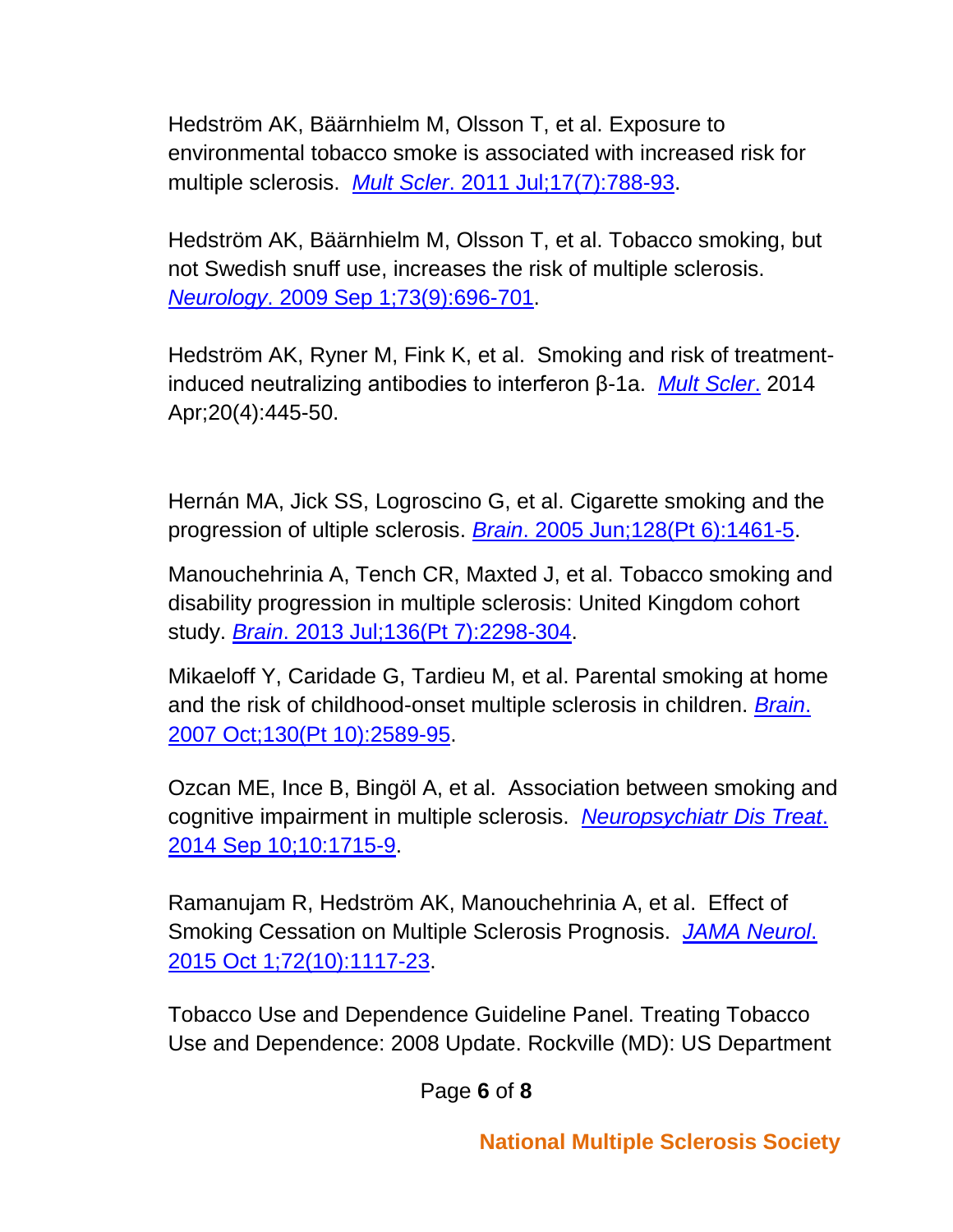of Health and Human Services; 2008 May. Available from: <http://www.ncbi.nlm.nih.gov/books/NBK63952/?report=classic>

[Zivadinov R,](http://www-ncbi-nlm-nih-gov.proxy.uchicago.edu/pubmed/?term=Zivadinov%20R%5BAuthor%5D&cauthor=true&cauthor_uid=19687451) [Weinstock-Guttman B,](http://www-ncbi-nlm-nih-gov.proxy.uchicago.edu/pubmed/?term=Weinstock-Guttman%20B%5BAuthor%5D&cauthor=true&cauthor_uid=19687451) [Hashmi K,](http://www-ncbi-nlm-nih-gov.proxy.uchicago.edu/pubmed/?term=Hashmi%20K%5BAuthor%5D&cauthor=true&cauthor_uid=19687451) et al. Smoking is associated with increased lesion volumes and brain atrophy in multiple sclerosis. *Neurology*[. 2009 Aug 18;73\(7\):504-10](http://www.ncbi.nlm.nih.gov/pubmed/19687451)

## **Additional Reading**

Ascherio A, Munger KL, Lünemann JD. The initiation and prevention of multiple sclerosis. *Nat Rev Neurol.* [2013 Nov;8\(11\):602-12.](http://www.ncbi.nlm.nih.gov/pubmed/23045241)

Correale J, Farez MF. Smoking worsens multiple sclerosis prognosis: two different pathways are involved. *[J Neuroimmunol.](http://www.ncbi.nlm.nih.gov/pubmed/25867464)* 2015 [Apr;281:23-34.](http://www.ncbi.nlm.nih.gov/pubmed/25867464)

Hedström AK, Bomfin IL, Baracellos LF, Briggs F et al. Interaction between passive smoking and two HLA genes with regard to multiple sclerosis risk. *Int J Epidemiol.* [2014 Dec;43\(6\):1791-8.](http://www.ncbi.nlm.nih.gov/pubmed/25324153)

Hedström AK, Hillert J, Olsson T, Alfredsson L. Smoking and multiple sclerosis susceptibility. *Eur J Epidemiol.* [2013 Nov;28\(11\):867-74.](http://www.ncbi.nlm.nih.gov/pubmed/24146047)

Hedström AK, Olsson T, Alfredsson L. Smoking is a major preventable risk factor for multiple sclerosis. *[Mult Scler.](http://www.ncbi.nlm.nih.gov/pubmed/26459151)* 2015 Oct. [Epub ahead of print.](http://www.ncbi.nlm.nih.gov/pubmed/26459151)

Jafari N, Hintzen RQ. The association between cigarette smoking and multiple sclerosis. *J Neurol Sci.* [2011 Dec;311\(1-2\):78-85.](http://www.ncbi.nlm.nih.gov/pubmed/21975015)

Manouchehrinia A, Weston M, Tench CR, Britton J, Constantinescu CS. Tobacco smoking and excess mortality in multiple sclerosis: a cohort study. *[J Neurol Neurosurg Psychiatry.](http://www.ncbi.nlm.nih.gov/pubmed/24569687)* 2014 Oct;85(10):1091- [5.](http://www.ncbi.nlm.nih.gov/pubmed/24569687)

Marrie RA, Hanwell H. General health issues in multiple sclerosis: comorbidities, secondary conditions, and health behaviors.

Page **7** of **8**